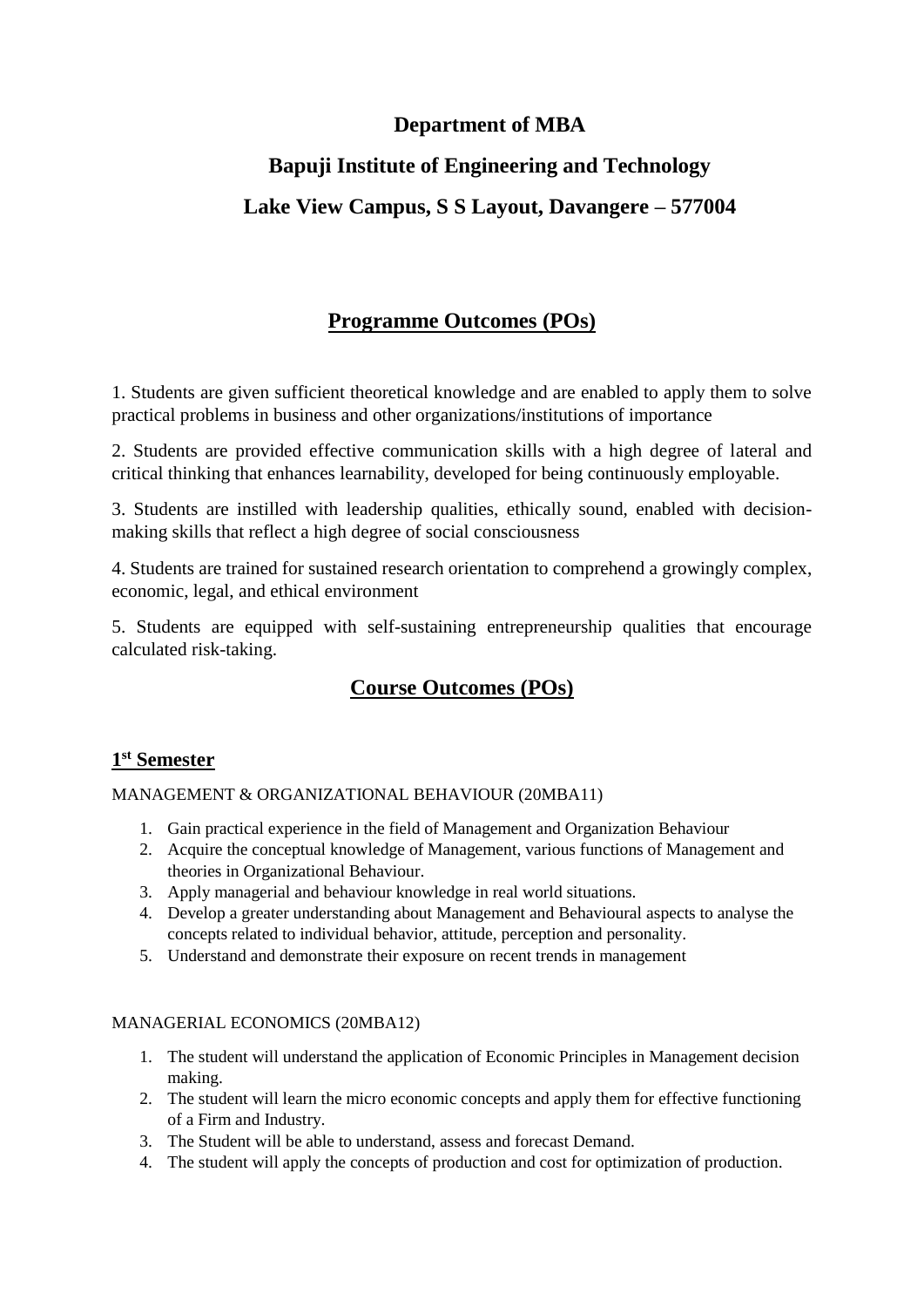5. The student will design Competitive strategies like pricing, product differentiation etc. and marketing according to the market structure. 6. The student will be able to understand macroeconomic concepts.

# ACCOUNTING FOR MANAGERS (20MBA13)

- 1. Demonstrate theoretical knowledge and its application in real time accounting.
- 2. Capable of preparing financial statement of companies.
- 3. Independently undertake financial statement analysis and take decisions.
- 4. Comprehend emerging trends in accounting and computerization of Accounting systems.

# BUSINESS STATISTICS (20MBA14)

- 1. Facilitate objective solutions in business decision making under subjective conditions.
- 2. Demonstrate different statistical techniques in business/real-life situations.
- 3. Understand the importance of probability in decision making.
- 4. Understand the need and application of analytics.
- 5. Understand and apply various data analysis functions for business problems

# MARKETING MANAGEMENT (20MBA15)

- 1. Develop an ability to assess the impact of the environment on marketing function.
- 2. To formulate marketing strategies that incorporate psychological and sociological factors which influence buying .
- 3. Understand concept of Branding, development of product and significance of market segmentation , targeting and positioning.
- 4. Identifying marketing channels and the concept of product distribution.
- 5. Identifying techniques of sales promotion , significance of marketing research.
- 6. Synthesize ideas into a viable marketing plan for various modes of marketing

# MANAGERIAL COMMUNICATION (20MBA16)

- 1. The students will be aware of their communication skills and know their potential to become successful managers.
- 2. The students will get enabled with the mechanics of writing and can compose the business letters in English precisely and effectively.
- 3. Students will get exposure in drafting business proposals to meet the challenges of competitive environment.
- 4. The students will be introduced to the managerial communication practices in business those are in vogue.
- 5. Students will get trained in the art of Interpersonal communication and technological advancement and social media usage in communications, with emphasis on analysing business situations.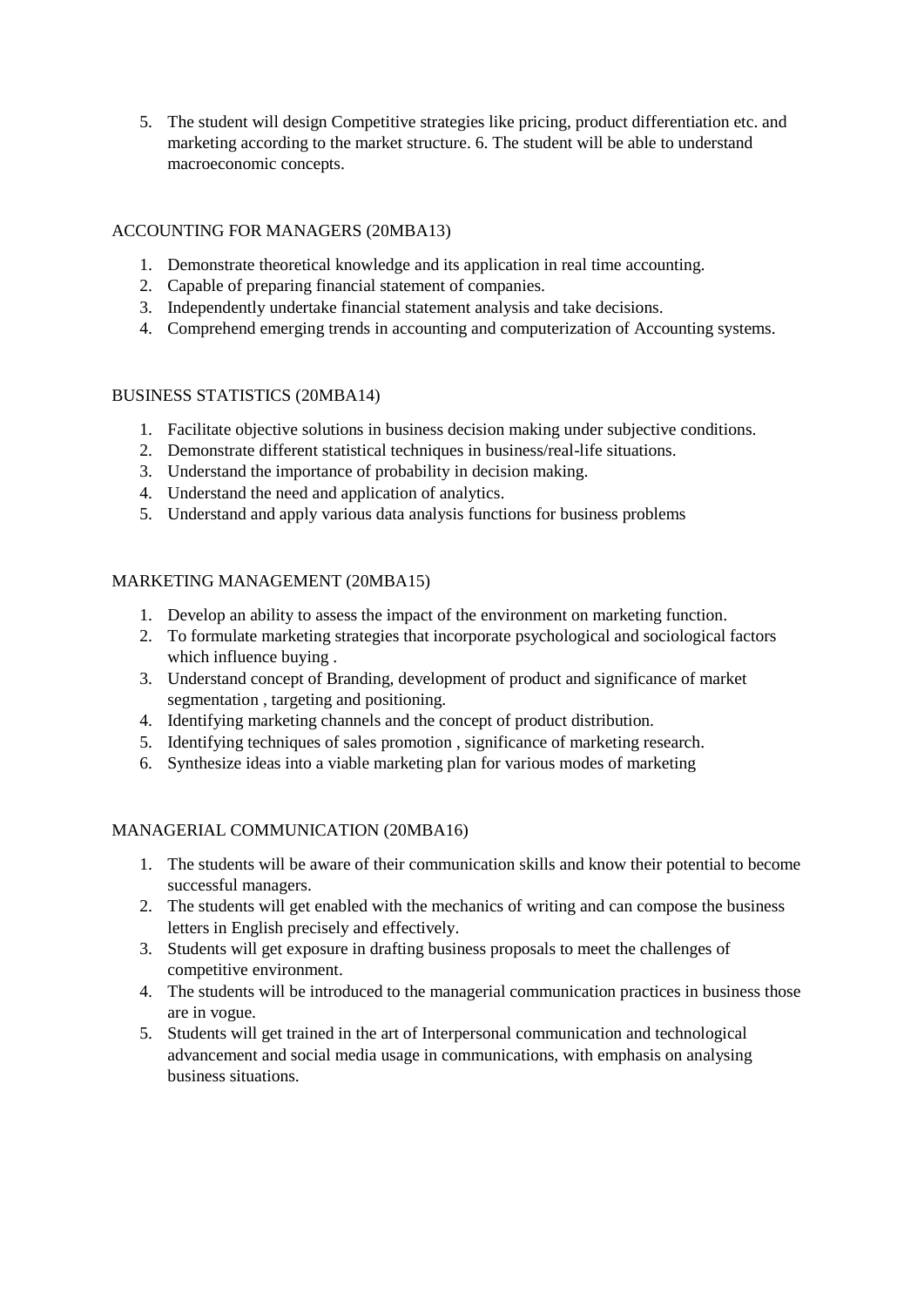# **2 nd Semester**

# HUMAN RESOURCE MANAGEMENT (20MBA21)

- 1. Gain practical experience in the field of Human Resource Concepts, functions and theories.
- 2. Acquire the conceptual insight of Human Resource and various functions of HR.
- 3. Apply personnel, managerial and welfare aspects of HR.
- 4. Develop a greater understanding about HR practices, analyse the trends in the field of HR.

# FINANCIAL MANAGEMENT (20MBA22)

- 1. Understand the basic financial concepts
- 2. Apply time value of money
- 3. Evaluate the investment decisions
- 4. Estimate working capital requirements
- 5. Analyze the capital structure and dividend decisions

# RESEARCH METHODOLOGY (20MBA23)

- 1. Understand various research approaches, techniques and strategies in the appropriate in business.
- 2. Apply a range of quantitative / qualitative research techniques to business and day to day management problems.
- 3. Demonstrate knowledge and understanding of data analysis, interpretation and report writing.
- 4. Develop necessary critical thinking skills in order to evaluate different research approaches in Business using excel in particular

# OPERATIONS RESEARCH (20MBA24)

- 1. Get an insight into the fundamentals of Operations Research and its definition, characteristics and phases
- 2. Use appropriate quantitative techniques to get feasible and optimal solutions
- 3. Understand the usage of game theory , Queuing Theory and Simulation for Solving Business Problems
- 4. Understand and apply the network diagram for project completion

# STRATEGIC MANAGEMENT (20MBA25)

- 1. Students should get clear idea about the concept of Strategic Management, its relevance, Characteristics, process nature and purpose.
- 2. Student to acquire an understanding of how firms successfully institutionalize a strategy and create an organizational structure for domestic and overseas operations and gain competitive advantage.
- 3. To give the students an insight on strategy at different levels of an organization to gain competitive advantage.
- 4. To help students understand the strategic drive in multinational firms and their decisions in different markets.
- 5. To enable the students to gain knowledge of strategy implementation and the control measures for effective decision-making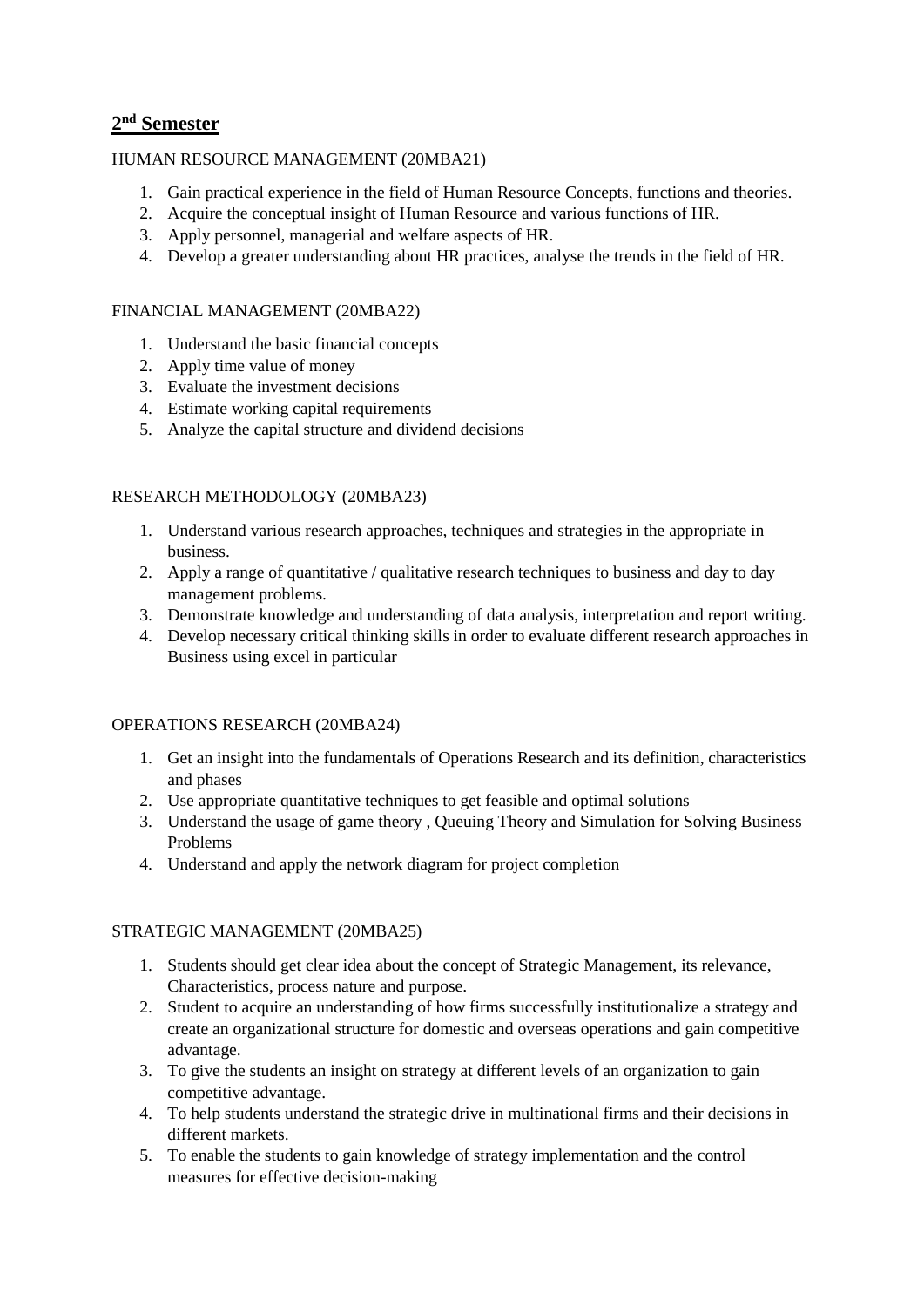# ENTREPRENEURSHIP AND LEGAL ASPECTS (20MBA26)

- 1. Display keen interest and orientation towards entrepreneurship, entrepreneurial opportunity Modules' in order to setup a business and to think creatively.
- 2. To know about the various business models and B-Plans across Business sectors.
- 3. Able to understand the importance of marketing and different forms of businesses.
- 4. Become aware about various sources of funding and institutions supporting entrepreneurs.
- 5. Awareness about legal aspects and ways to protect the ideas.
- 6. To understand the ways of starting a company and to know how to protect their ideas.

# **3 rd Semester**

# **CORE PAPERS**

# EMERGING EXPONENTIAL TECHNOLOGIES (20MBA301)

- 1. Identify different emerging technologies
- 2. Select appropriate technology and tools for a given task
- 3. Identify necessary inputs for application of emerging technologies
- 4. Understand the latest developments in the area of technology to support business

# TECHNOLOGY & OPERATIONAL STRATEGY (20MBA302)

- 1. Acquire the knowledge about the concepts of production and operation management
- 2. Demonstrate the basic concepts of process mapping
- 3. Evaluate the importance of Lean Manufacturing
- 4. Develop strategies of Total quality management 5. Understand the roles of ISO standards and production system

# **MARKETING SPECIALISATION COURSES**

#### SERVICES MARKETING (20MBAMM303)

- 1. Develop an understanding of the various concepts and importance of Services Marketing.
- 2. Enhance knowledge about emerging issues and trends in the service sector.
- 3. Learn to implement service strategies to meet new challenges.

#### MARKETING RESEARCH & ANALYTICS (20MBAMM304)

- 1. Comprehend the objectives of Market research  $\&$  its application in solving marketing problems.
- 2. Appreciate the use of different data collection methods, sampling design techniques, measurement methods to analyze the data.
- 3. Generalize and interpret the data with the help of various measurement techniques.
- 4. To understand the emergence of new trends in research.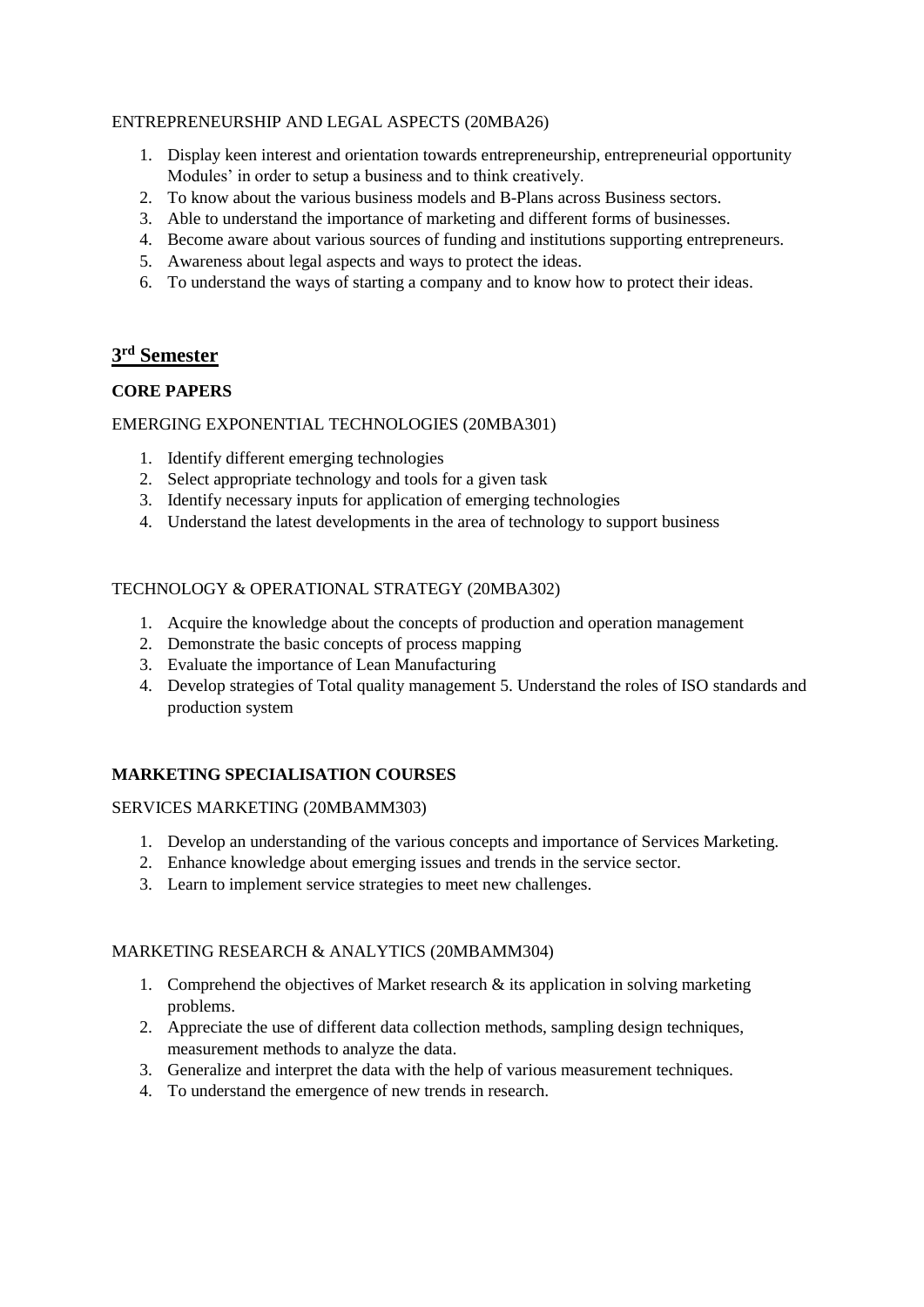### CONSUMER BEHAVIOUR (20MBAMM305)

- 1. Explain the background and concepts vital for understanding Consumer Behaviour.
- 2. Identify the role of variables that determines Consumer Behaviour in Social & cultural domain.
- 3. Identifying the psychological and behavioural practices adopted by organizations to enhance the Consumer Behaviour

# RETAIL MANAGEMENT (20MBAMM306)

- 1. Career development in the field of sales
- 2. Find out the contemporary retail management, issues, and strategies.
- 3. Evaluate the recent trends in retailing and its impact in the success of modern business.
- 4. Relate store management and visual merchandising practices for effective retailing

# **FINANCE SPECIALISATION COURSES**

#### INVESTMENT MANAGEMENT (20MBAFM303)

- 1. The student will understand the capital market and various Instruments for Investment.
- 2. The learner will be able to assess the risk and return associated with investments and methods to value securities.
- 3. The student will be able to analyse the Economy, Industry and Company framework for Investment Management.
- 4. The student will learn the theories of Portfolio management and also the tools and techniques for efficient portfolio management.

#### DIRECT TAXATION (20MBAFM304)

- 1. Understand the basics of taxation and process of computing residential status.
- 2. Calculate taxable income under different heads.
- 3. Understand deductions and calculation of tax liability of Individuals.
- 4. Know the corporate tax system.

#### BANKING & FINANCIAL SERVICES (20MBAFM305)

- 1. The Student will be acquainted to various Banking and Non-Banking financial services in India.
- 2. The Student will understand the activities of Merchant Banking and credit rating.
- 3. The Student will be equipped to understand micro financing and other financial services in India.
- 4. The Student will understand how to evaluate and compare leasing & hire purchase.

#### ADVANCED FINANCIAL MANAGEMENT (20MBAFM306)

- 1. Get an overview of capital structure theories.
- 2. Understand and assess the dividend policy of the firm.
- 3. Realize the importance of management of working capital in an organization.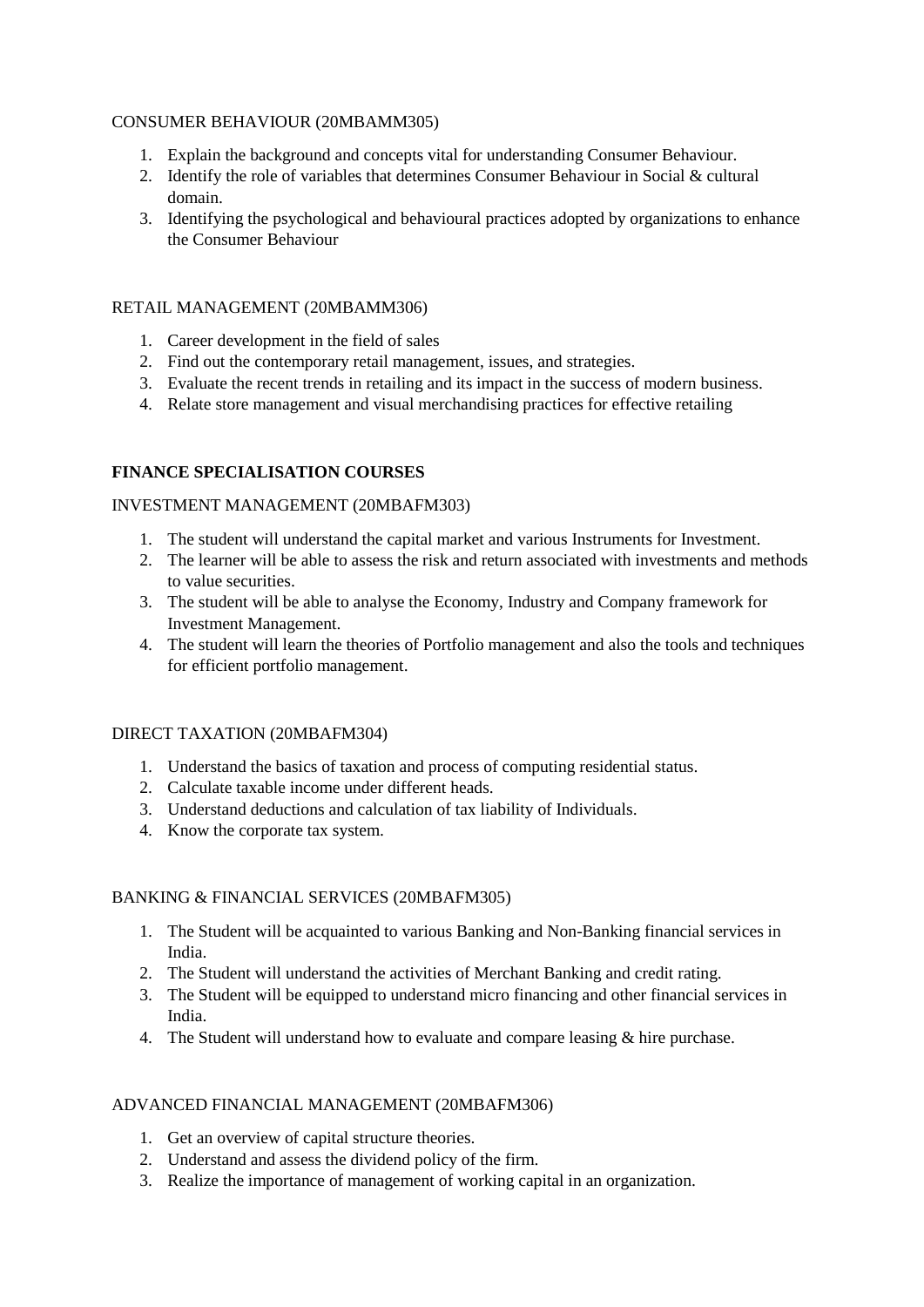4. Be aware of the techniques of cash, inventory and receivables management

# **HUMAN RESOURCE SPECIALISATION COURSES**

# RECRUITMENT AND SELECTION (20MBAHR303)

- 1. Gain the practical insight of various principles and practices of recruitment and selection.
- 2. Acquire knowledge of latest conceptual framework used in recruitment and selection process and procedure applied in various industries.
- 3. Illustrate the application of recruitment and selection tools and techniques in various sectors.
- 4. Develop a greater understanding about strategies for workforce planning and assessment, analyse the hiring management system followed in various industries

# HUMAN RESOURCE ANALYTICS (20MBAHR304)

- 1. Gain practical insight of HR Processes, HR analytics and predictive modelling used in HR functions.
- 2. Acquire conceptual knowledge of HRA frameworks, models and approaches.
- 3. Illustrate the application of datafication of HR, predictive analytics tools and techniques.
- 4. Analyse the employee data set, considering the various concepts and functions of HR, facilitating the decision making in business context.

# INDUSTRIAL RELATIONS AND LABOUR LAWS (20MBAHR305)

- 1. Gain practical experience related to labour legislations in India across various sectors.
- 2. Acquire conceptual knowledge of Industrial relations and labour laws followed within industries.
- 3. Develop the greater understanding of IR concepts and its application in solving various issues in IR.
- 4. Apply the IR and labour laws concepts in various industries in India

# COMPENSATION MANAGEMENT AND REWARD SYSTEM (20MBAHR306)

- 1. Gain insights of various conceptual aspects of Compensation and Benefits to achieve organizational goals.
- 2. Determine the performance based compensation system for business excellence and solve various cases.
- 3. Designing the compensation strategies for attraction, motivation and retaining high quality workforce.
- 4. Understand the Legal & Administrative Issues in global compensation to prepare compensation plan, CTC, wage survey and calculate various bonus.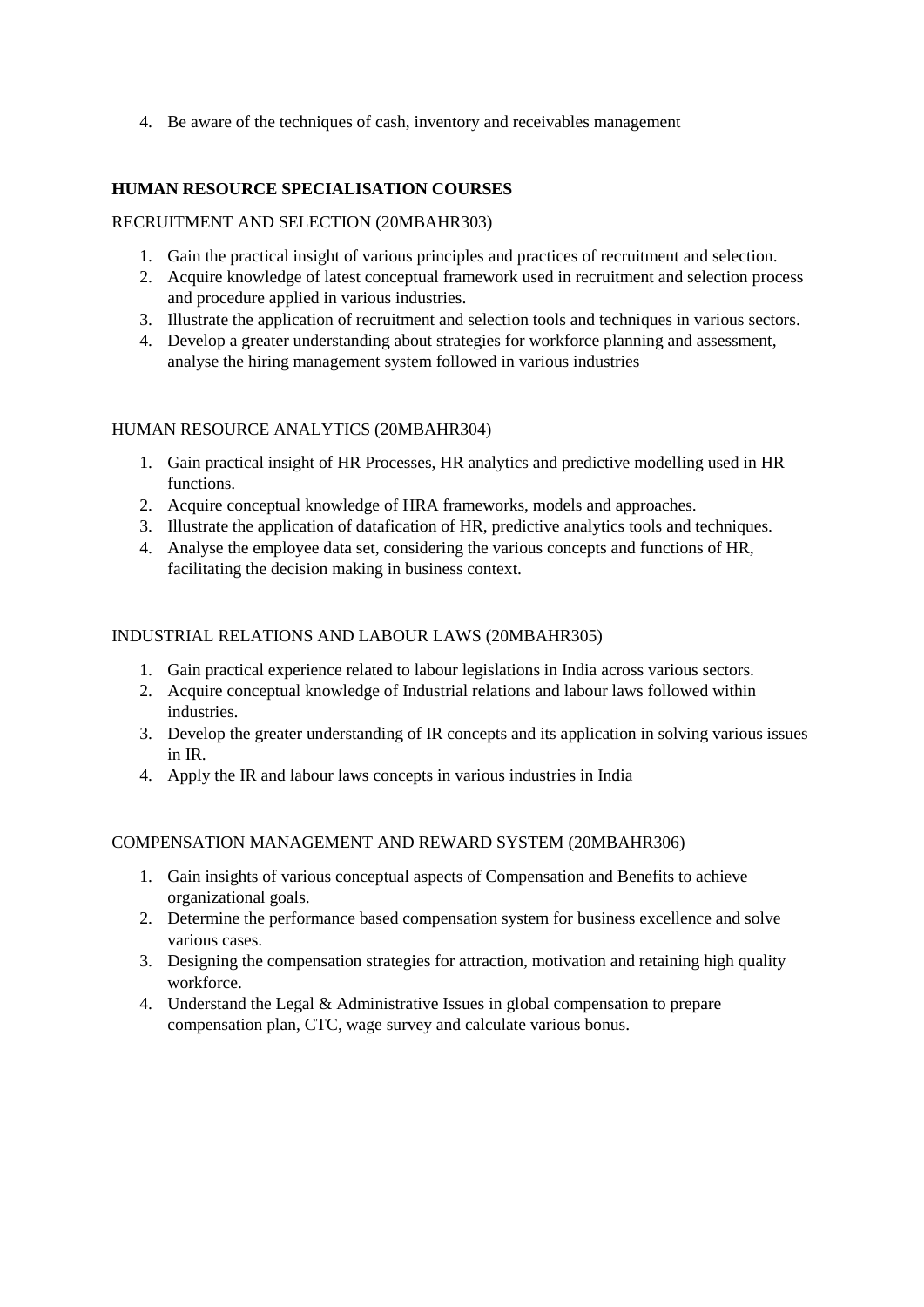# **4 th Semester**

# **MARKETING SPECIALISATION COURSES**

# B2B MARKETING MANAGEMENT (20MBAMM401)

- 1. Understand significance of B2B marketing .
- 2. Ability to create an integrated marketing communications plan which includes promotional strategies
- 3. Effectively use marketing communication for customer acquisition
- 4. Define and apply knowledge of various aspects of managerial decision making related to marketing communications strategy and tactics.

# LOGISTICS AND SUPPLY CHAIN MANAGEMENT (20MBAMM402)

- 1. Demonstrate knowledge of the functions of logistics and supply chain management.
- 2. To relate concepts and activities of the supply chain to actual organizations.
- 3. Highlight the role of technology in logistics and supply chain management.
- 4. Evaluate cases for effective supply chain management and its implementation.

# DIGITAL MARKETING MANAGEMENT (20MBAMM403)

- 1. Recognize appropriate e-marketing objectives.
- 2. Appreciate the e-commerce framework and technology.
- 3. Illustrate the use of search engine marketing, online advertising and marketing strategies.
- 4. Develop social media strategy's to solve business problems.

# STRATEGIC BRAND MANAGEMENT (20MBAMM404)

- 1. Comprehend & correlate all the management functions which are happening around with fundamental concepts and principles of management.
- 2. Understand the overview of management, theory of management and practical applications of the same.
- 3. Effectively use their skills for self-grooming, working in groups and to achieve organizational goals .
- 4. Demonstrate their acumen in applying managerial and behavioral concept in real world/situation. 5.Understand and demonstrate their exposure on recent trends in management

#### AGRI BUSINESS MARKETING (20MBAMM405)

- 1. Highlight the characteristics of Indian rural markets and describe the differences between rural and the urban economy.
- 2. Analyze the roadblocks of Indian rural market and advocate solutions for the problems of rural markets.
- 3. Emphasize the different strategies adopted by Indian companies for rural markets.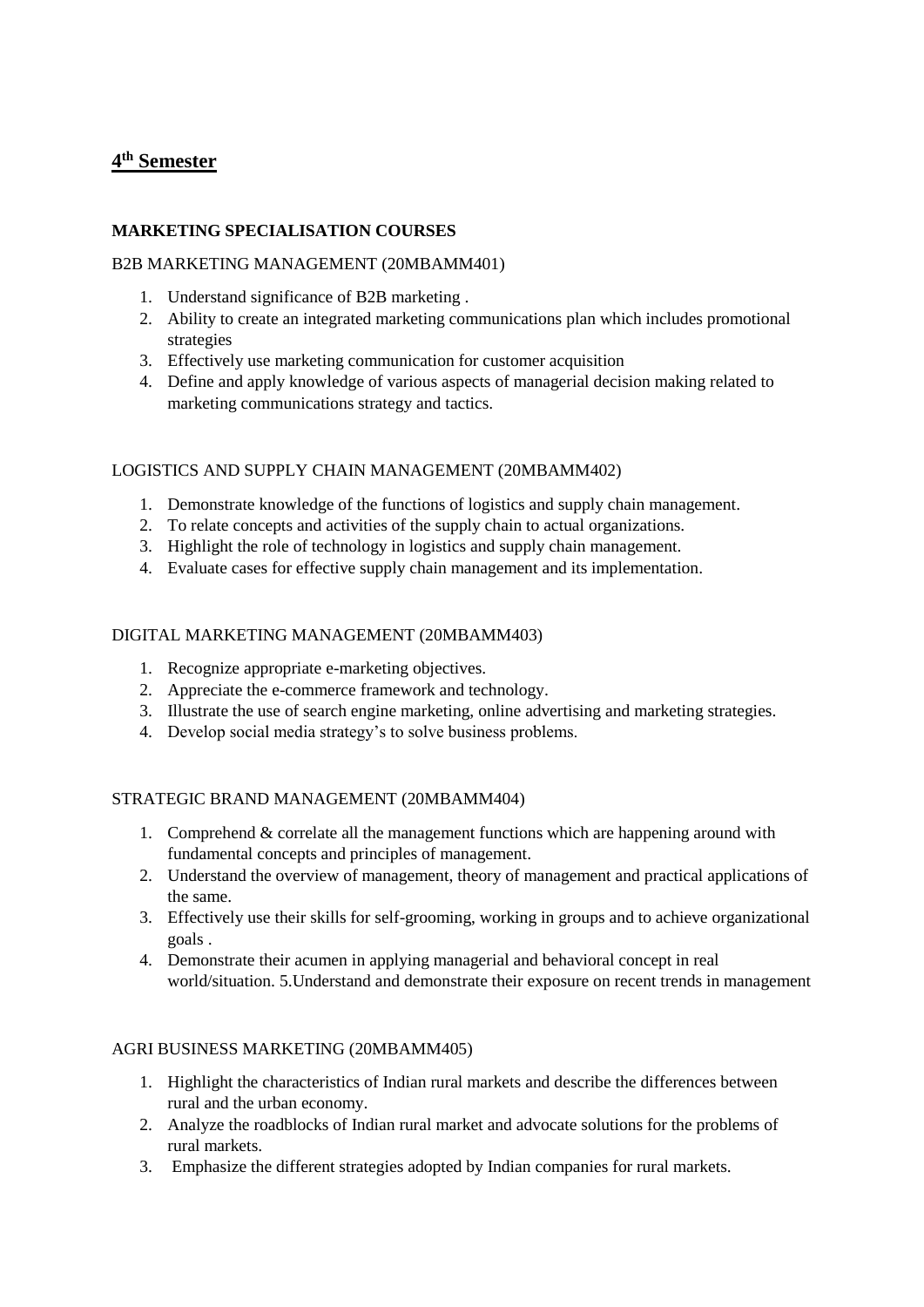4. Apply the strategies to be adopted for influencing the rural consumers.

#### INTERNATIONAL MARKETING MANAGEMENT (20MBAMM406)

- 1. Understand the differences between domestic marketing and international marketing.
- 2. Understand the concept of international pricing and distribution decision.
- 3. Acquire the knowledge of import export documentation

# **FINANCE SPECIALISATION COURSES**

#### RISK MANAGEMENT AND INSURANCE (20MBAFM401)

- 1. Understand various types of risks.
- 2. Assess the process of identifying and measuring the risk.
- 3. Acquaint with the functioning of life Insurance in risk management.
- 4. Understand general insurance contract.

# FINANCIAL DERIVATIVES (20MBAFM402)

- 1. Understand the mechanism of forwards/futures, options, financial swaps, various credit derivatives and VaR with their features, merits and demerits.
- 2. Assess the application of forwards/futures, options, financial swaps, various credit derivatives and VaR using numerical problems.
- 3. Application of financial derivatives in risk management.
- 4. Critically evaluate various financial derivatives

#### INDIRECT TAXATION (20MBAFM403)

- 1. Have clarity about GST system in India
- 2. Understanding of levy and collection of GST in India
- 3. Have an overview of customs duty in India
- 4. Understanding of valuation for customs duty.

#### MERGERS, ACQUISITIONS & CORPORATE RESTRUCTURING (20MBAFM404)

- 1. Understand M&A with its different classifications, strategies, theories, synergy etc.
- 2. Conduct financial evaluation of M&A
- 3. Analyse the results after evaluation
- 4. Critically evaluate different types of M&A, takeover and antitakeover strategies

#### CORPORATE VALUATION (20MBAFM405)

- 1. Understand corporate valuation and valuation process
- 2. Familiarize with the standard techniques of corporate valuation
- 3. Develop analytical skills relevant for corporate valuation and value based management
- 4. Critically evaluate IPOs, M&As, Bankruptacy cases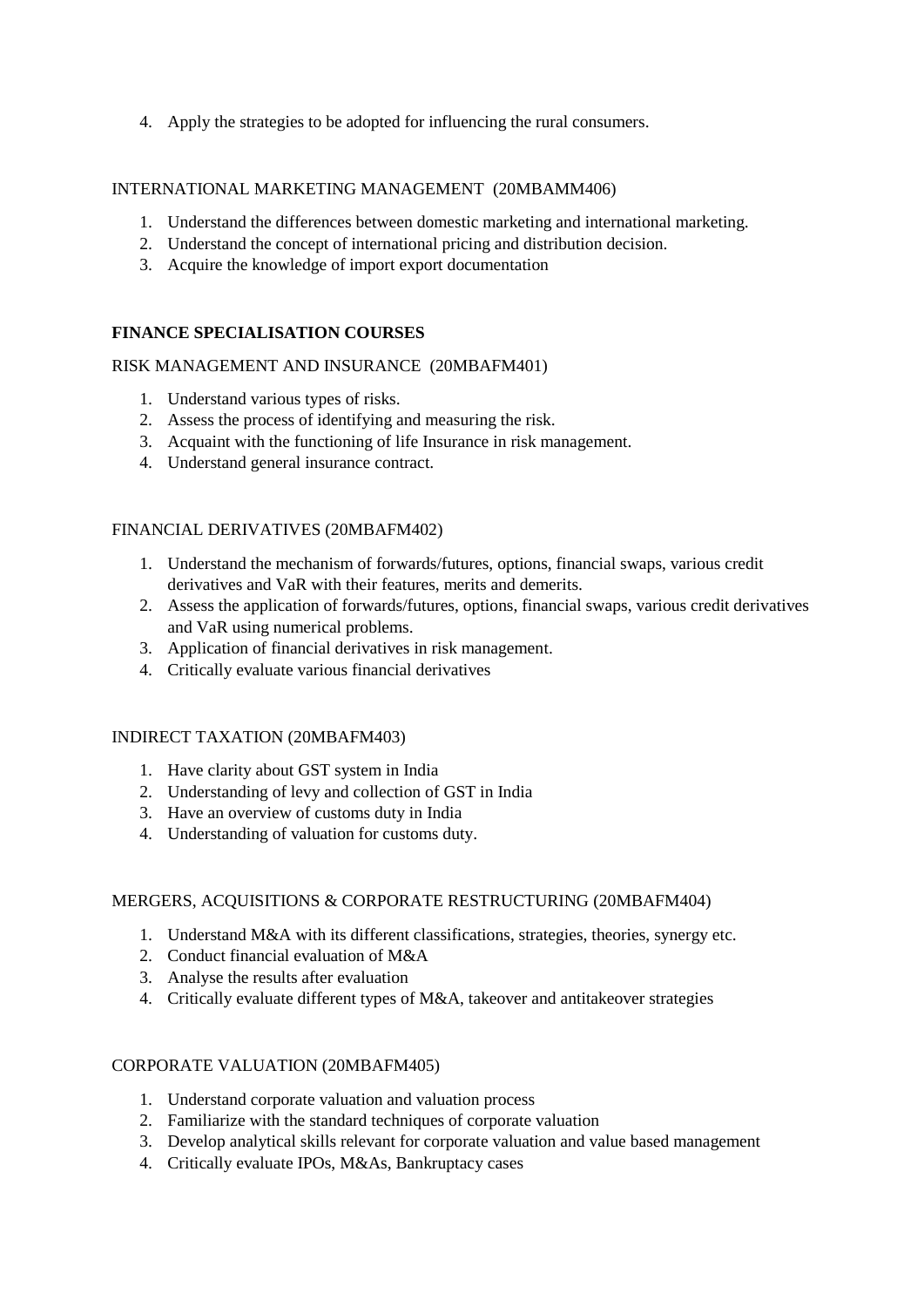# INTERNATIONAL FINANCIAL MANAGEMENT (20MBAFM406)

- 1. The student will have an understanding of the International Financial Environment.
- 2. The student will learn about the foreign exchange market, participants and transactions.
- 3. The student will be able to use derivatives in foreign exchange risk management.
- 4. The student will be able to evaluate the Firm's Exposure to risk in International environment and various theories associated with it.

# **HUMAN RESOURCE SPECIALISATION COURSES**

# ORGANISATIONAL LEADERSHIP (20MBAHR401)

- 1. Understand the fundamental concepts and principles, theories of Organizational Leadership.
- 2. Analyze the organizational leadership style, approaches and traits, its impact on the followers by using leadership theories and instruments.
- 3. Developing better insight in understanding the leadership traits that influence them to work effectively in group
- 4. Demonstrate their ability to apply of their knowledge in organizational leadership.

# PERSONAL GROWTH AND INTERPERSONAL EFFECTIVENESS (20MBAHR402)

- 1. Have in-depth understanding the various personality traits which promotes personal growth.
- 2. Analyze the concepts of human personality, behaviour and functioning of mind
- 3. Learn and apply the psychometrics tests in understanding the personality traits
- 4. Develop the greater insight of self, and others through various theories and prepare the developmental plan for interpersonal effectiveness

# INTERNATIONAL HUMAN RESOURCES MANAGEMENT (20MBAHR403)

- 1. Gain conceptual knowledge and practical experience in understanding the HR concepts globally.
- 2. Comprehend and correlate the strategic approaches to HR aspects amongst PCN's, TCN's and  $HCN's$
- 3. Develop knowledge and apply the concepts of HR in global perspective
- 4. Have a better insight of HR concepts, policies and practices by critically analysing the impact of contemporary issues globally.

# ORGANISATIONAL CHANGE AND DEVELOPMENT (20MBAHR404)

- 1. Gain conceptual insight of change management models, OD processes and interventions.
- 2. Develop the understanding of OD to apply OD aspects in private and public sectors in India.
- 3. Analyse the tools and techniques available to implement changes in the organization environment
- 4. Handle the OD interventions by analysing the role of OD consultant.